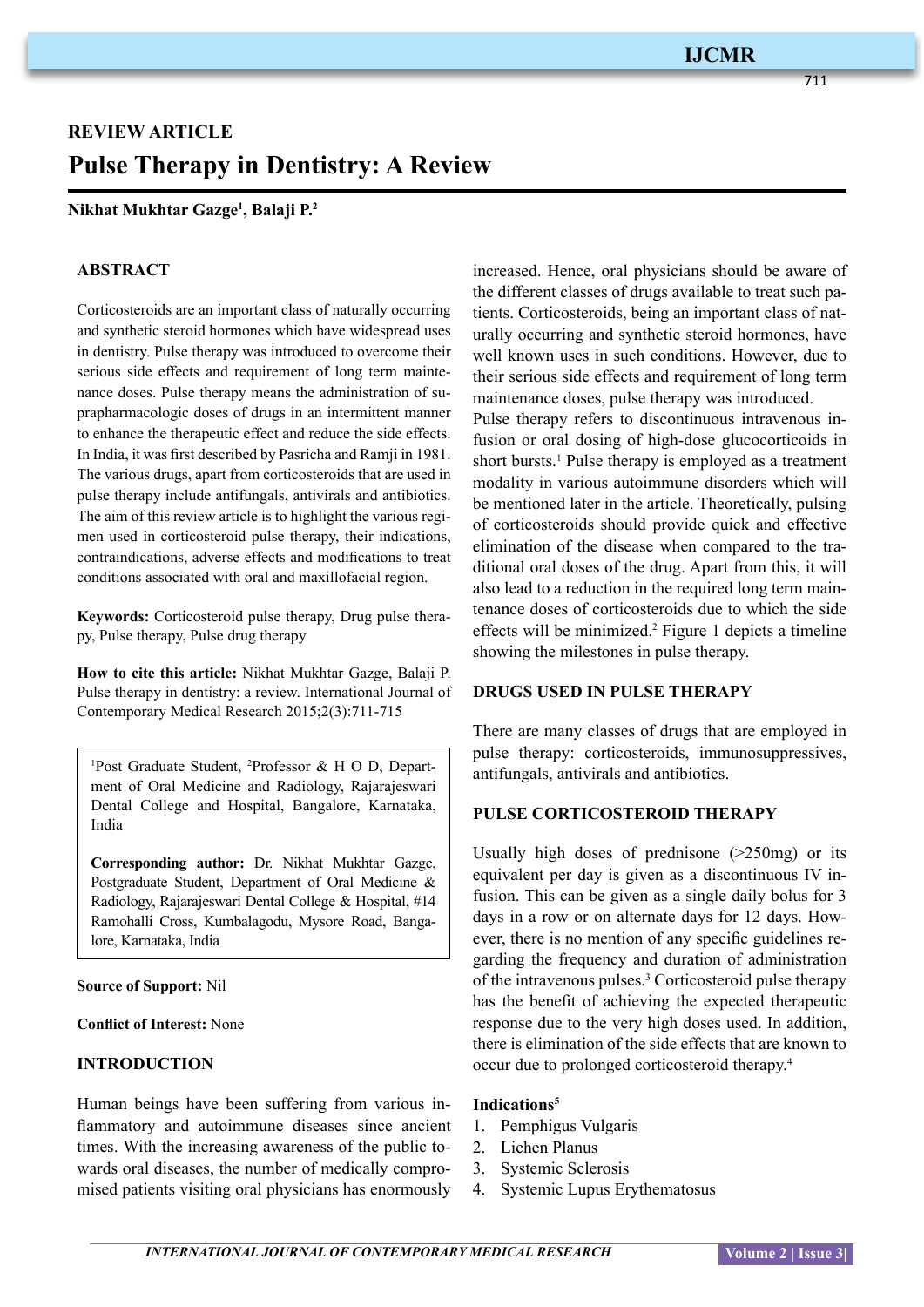

**Figure** 1: Timeline showing milestones in Pulse Therapy

- 5. Dermatomyositis
- 6. Pyoderma Gangrenosum
- 7. Toxic Epidermal Necrolysis
- 8. Steven Johnson's Syndrome
- 9. Sarcoidosis
- 10. Systemic Vasculitis

#### **Contraindications**

- 1. Systemic infections, including fungal sepsis and uncontrolled hypertension
- 2. Pregnant, lactating and unmarried patients.<sup>6</sup>
- 3. Known hypersensitivity to the individual steroid preparation.<sup>3</sup>

#### **Corticosteroid Regimen5**

- 1. Dexamethasone cyclophosphamide pulse therapy (DCP)
- 2. Dexamethasone azathioprene pulse therapy (DAP)
- 3. Dexamethasone methotrexate pulse therapy (DMP)
- 4. Methyl prednisolone pulse therapy (MPPT)
- 5. Cyclophosphamide pulse therapy
- 6. Oral minipulse corticosteroid therapy
- 7. Topical Corticosteroid pulse therapy

## **DEXAMETHASONE CYCLOPHOSPHAMIDE PULSE (DCP) THERAPY**

DCP therapy is the intermittent administration of high doses of intravenous corticosteroids and cyclophosphamide. Three daily doses of dexamethasone (100mg) or methylprednisolone (500-1000mg) and a single dose of cyclophosphamide  $(500mg)$  is given monthly.<sup>7</sup> It was introduced by Dr. JS Pasricha in 1981 at The All India Institute of Medical Sciences (AIIMS), New Delhi, India.<sup>8</sup>

## **Dexamethasone Cyclophosphamide Pulse therapy**  is divided into 4 phases<sup>5,9</sup>

Phase I consists of Dexamethasone 100 mg in 5% Dextrose as a slow IV infusion over 2 hours for three consecutive days along with cyclosphosphamide 500 mg infusion on one of the days. This constitutes one DCP. Such DCPs are repeated every 28 days till no new lesions appear between pulses. Cyclosphosphamide 50 mg / day is given orally. During this phase the patient may continue to develop recurrences of clinical lesions in between the DCPs and can therefore be given conventional doses of oral corticosteroids to achieve quicker clinical recovery.

The patient is considered to enter phase II, once the skin and mucosal lesions subside. In phase II, the DCP schedule is given for a fixed duration of 9 months. In phase III, only oral cyclophosphamide 50mg/day is given for a year. In phase IV, all the drugs are stopped and the patients are kept under regular follow up.<sup>5</sup>

#### **DCP therapy in children**

In children above the age of 12 years, DCP therapy can be employed without any modification. However, for children below 12 years of age, the doses have to be reduced by half.<sup>10</sup>

#### **DCP therapy in systemic diseases**

In case of diabetic patients, 10 units of soluble insulin is added for every 500ml bottle of 5% dextrose and the patient's regular treatment for diabetes is continued. Similarly, the respective medication should be given to patients having associated diseases such as hypertension and tuberculosis. In case of any infection, the pulse may be delayed by a week or two until the infection subsides.<sup>10</sup>

#### **Adverse Effects**

Corticosteroids have known side effects of causing opportunistic infections, diabetes mellitus, hypertension, osteonecrosis etc.5,6 The adverse effects of DCP therapy are made up by the constituent drugs i.e. dexamethasone and cyclophosphamide such as:<sup>11</sup>

- 1. Generalized weakness
- 2. Weight gain
- 3. Myalgia
- 4. Arthralgia
- 5. Dysgeusia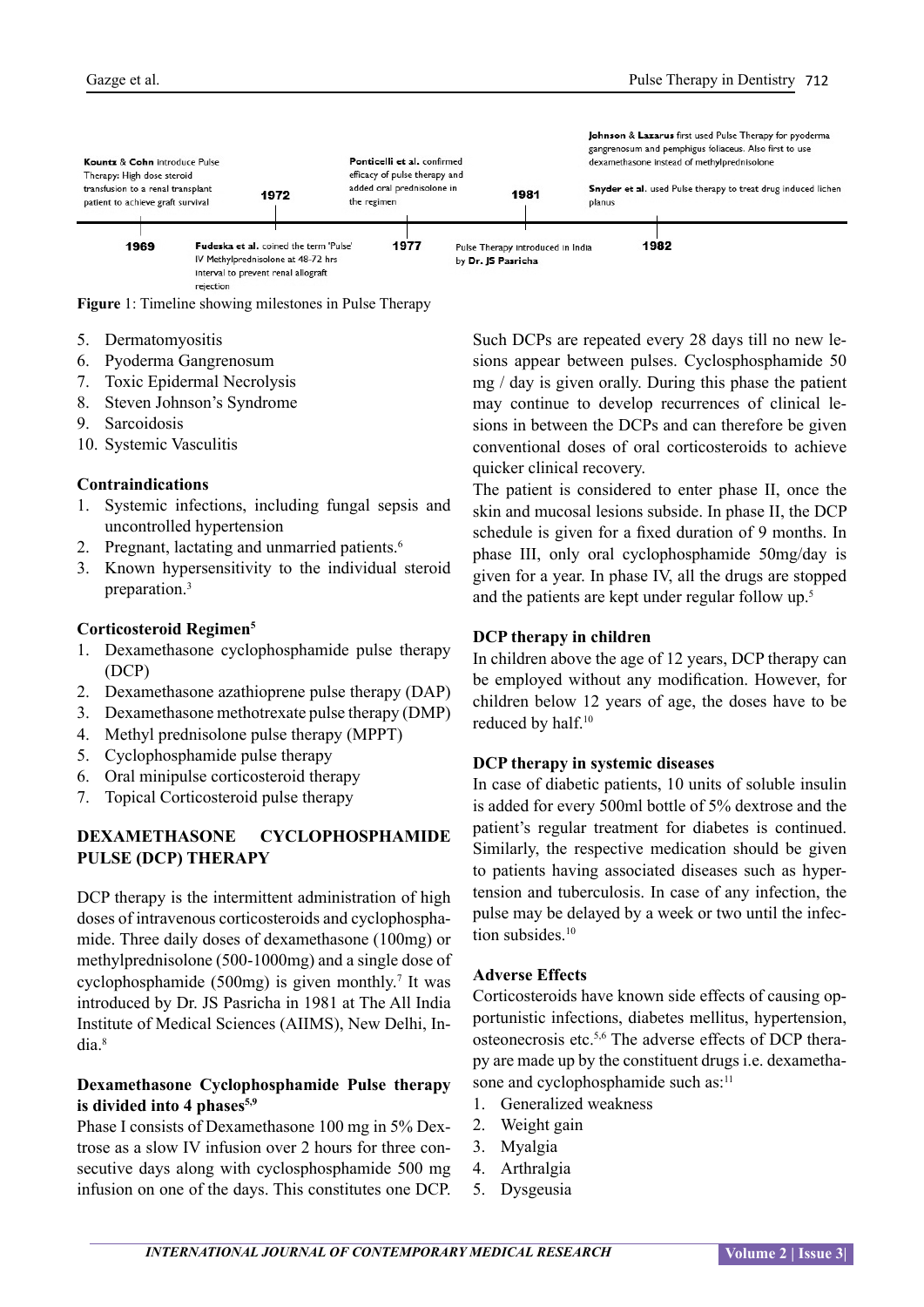- 6. Hiccups
- 7. Arrhythmia
- 8. Insomnia
- 9. Headache
- 10. Gastrointestinal effects such as anorexia, nausea, vomiting, diarrhoea and dyspepsia
- 11. Fever, Chills, Rigor, Sweating, Pedal edema and thrombophlebitis
- 12. Secondary pyogenic infections of skin lesions and oral candidiasis
- 13. Gonadal toxicity of cyclophosphamide may manifest as amenorrhea, with or without ovarian failure, infertility and azoospermia. A high incidence of amenorrhea and oligomenorrhea has also been observed
- 14. Generalized pigmentation of the skin and nails
- 15. Hair loss
- 16. Changes in leukocyte counts, platelet counts, hemoglobin, blood glucose, electrolyte levels and liver function tests

# **Modifications:**

- I. A few changes were made in the DCP therapy protocol by Rao et al. The modifications included:<sup>12</sup>
	- 1. Substitution of cyclophosphamide with either azathioprine or methotrexate in a few patients.
	- 2. Intercurrent infections were treated by conventional steroid therapy. The first pulse was initiated only after the control of secondary infection, reduction in number of existing lesions and cessation of appearance of new lesions.
	- 3. Urinary complications of cyclophosphamide was avoided by adding an additional pack of 500ml 5% dextrose when cyclophosphamide 500 mg was added to the drip on the second day of DCP
	- 4. Administration of supportive drugs: Oral calcium 500 mg daily, during the first three phases and Inj. vitamin D3 lakh units once a month during the first two phases.<sup>12</sup>

A good response was seen in patients who took treatment regularly and it was concluded that the modifications to the original DCP therapy protocol were effective.<sup>12</sup>

- II. Pasricha et al. instituted three modifications in the DCP regimen. These were:
	- 1. Emphasis on thorough cleaning of the skin, scalp and oral cavity even when there were lesions
	- 2. Use of oral antibiotics and anti-candida drugs helped to clear up/prevent the superadded infections

3. Simultaneous use of oral corticosteroids in doses sufficient to control the disease activity led to quick healing of the lesions and a psychological benefit to the patient.<sup>13</sup>

The modifications shortened the duration of phase I to 3-4 months in most of the patients.<sup>13</sup>

# **DEXAMETHASONE AZATHIOPRENE PULSE (DAP) THERAPY**

In unmarried patients or those married patients who have not completed their family, cyclophosphamide is replaced with 50mg azathioprine as cyclophosphamide is known to cause oligo / azoospermia and amenorrhoea.<sup>12</sup>

Side effects from azathioprine are bone marrow suppression including leukopenia, thrombocytopenia, anaemia, increased susceptibility to infections (especially varicella and herpes simplex viruses), hepatotoxicity, alopecia, GI toxicity, pancreatitis. In addition, lymphoproliferative diseases and infection rates may be elevated.<sup>14</sup>

# **DEXAMETHASONE-METHOTREXATE PULSE (DMP) THERAPY**

Cyclophosphamide is replaced by 7.5 mg of methotrexate (three doses of 2.5 mg at 12 hourly intervals) weekly given orally, during the first three phases of pulse therapy along with Dexamethasone pulses in first two phases. DMP is instituted in patients who are unable to complete Phase I even after 12 pulses (1 year) of DCP or DAP therapy.<sup>12</sup>

# **COMPARISON BETWEEN DCP, DAP, DMP**

A non-comparative study of DCP, DAP and DMP therapies in pemphigus patients concluded that amongst the three, DCP was the best regimen with quickest onset of remission and continuance of remission. In DAP therapy, daily dose of 50 mg azathioprine was found to be counterproductive. DMP, however did not fulfil the promise of a practical treatment option in recalcitrant pemphigus.<sup>15</sup>

# **METHYL PREDNISOLONE PULSE THERAPY (MPPT)**

Methylprednisolone is an intermediate acting, potent anti-inflammatory agent. Methylprednisolone is administered at a dose of 20-30 mg/kg per pulse; upto a maximum dose of 1 g.<sup>16</sup>

MPPT has been used in the treatment of lupus nephritis,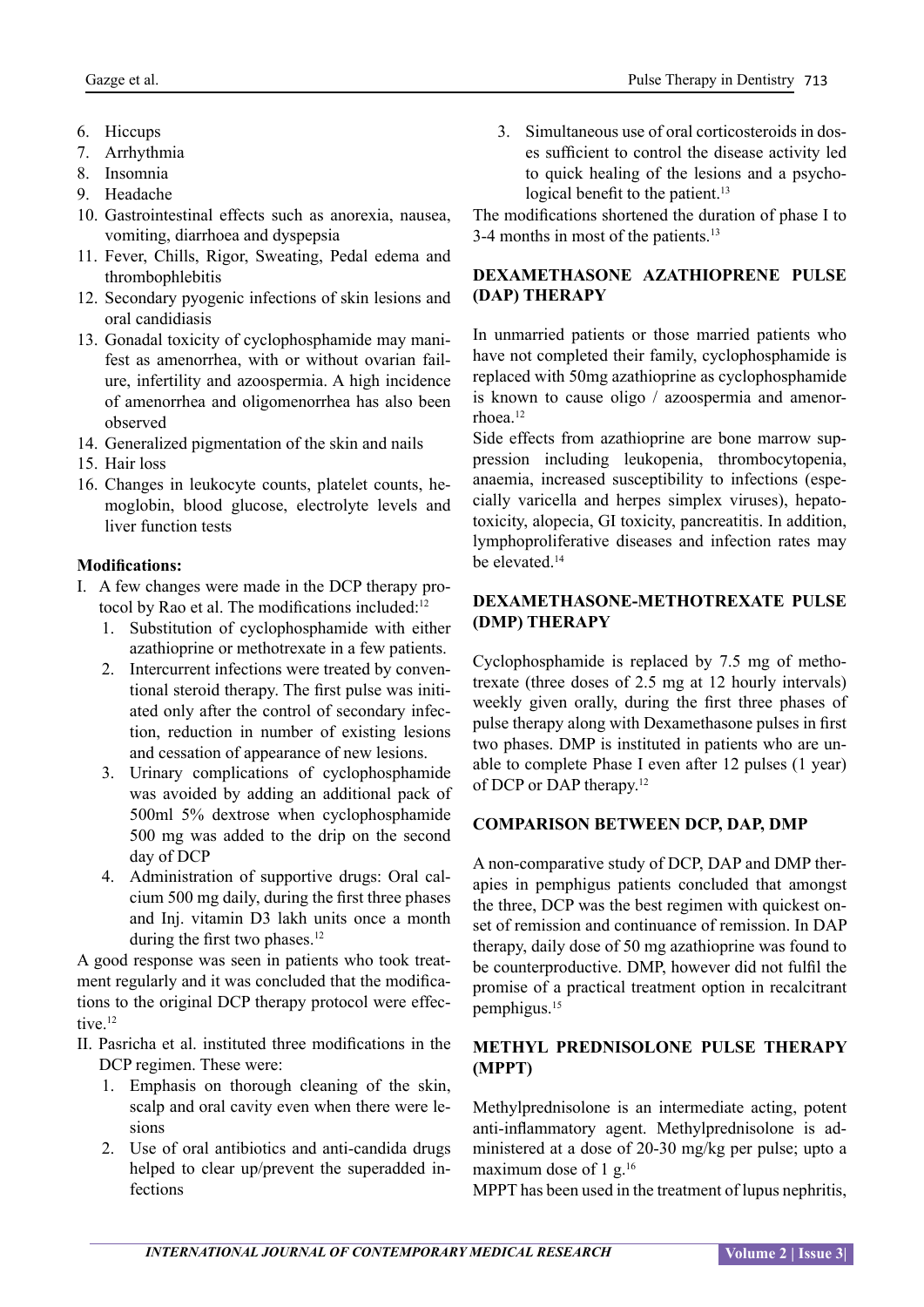nonrenal lupus, rapidly progressive glomerulonephritis, minimal change nephrotic syndrome, rheumatoid arthritis, multiple sclerosis, polymyositis and polyarteritis nodosa.<sup>17</sup>

# **CYCLOPHOSPHAMIDE PULSE THERAPY**

Pulse intravenous cyclophosphamide therapy is given at a dose of 500 to 1000 mg/m2 over 1 hour. The halflife of cyclophosphamide in intravenous doses of 6 to 80 mg/kg is 4 to 6.45 hours.18 Table 1 illustrates the adverse effects of cyclophosphamide.<sup>13</sup>

| Frequent                                            | Rare                                          |
|-----------------------------------------------------|-----------------------------------------------|
| Nausea, Vomitting                                   | Hyperpigmentation                             |
| Alopecia                                            | Fibrosis of the bladder and<br>lungs          |
| Amenorrhea, Oligosper-<br>mia, Azoospermia          | Altered hepatic function                      |
| Leukopenia, Thrombocy-<br>topenia                   | Mucous ulcers                                 |
| Hemorrhagic cystitis                                | Myocarditis                                   |
|                                                     | Malignant neoplasm of the<br>skin and bladder |
|                                                     | Non-Hodgkin's lymphoma                        |
| <b>Table-1:</b> Adverse effects of cyclophosphamide |                                               |

## **ORAL MINI PULSE CORTICOSTEROID THERAPY**

High doses of drugs are given intravenously to patients on corticosteroid pulse therapy. Hence, they have to be kept under observation in a hospital set-up. This can be prevented in patients with oral lesions without skin involvement by the oral mini pulse therapy (OMP). It has the advantage of pulsing and allows for oral administration with lesser dosages. This ensures a better patient compliance with lower risk of short and long-term side effects associated with corticosteroid therapy.<sup>19</sup>

The OMP regimen was introduced mainly to treat fast spreading or extensive vitiligo for achieving similar therapeutic results as pulse therapy with minimum side effects. Now it is being tried for treatment of lichen planus especially refractory cases. A dose of 10 mg oral betamethasone is given either once weekly or split in 2 equal doses on 2 consecutive days a week.<sup>19</sup>

# **TOPICAL CORTICOSTEROID PULSE THERAPY**

It is the intermittent use of superpotent corticosteroids.

Three consecutive applications of topical clobetasol propionate (0.05%) at 12 hour intervals for a week is used for treating psoriasis.<sup>10</sup>

## **PULSE THERAPY IN ORAL LESIONS**

Pulse therapy is employed to treat oral manifestations of autoimmune disorders as well as individual oral mucosal lesions without skin involvement. A success rate of 88% is observed with Dexamethasone Cyclophosphamide Pulse therapy in pemphigus vulgaris patients.<sup>20</sup> There are many reports of improvement in pemphigus patients by DCP therapy and it was found to be effective in inducing and maintaining remission of the disease.11,21,22 The rate of complete remission was 92.8%, resistance was 1.4%, and mortality was 0% with pulse therapy using 1000mg intravenous methylprednisolone for 4 days plus 500 mg intravenous cyclophosphamide for 1 day in patients suffering from pemphigus vulgaris having skin and mucosal lesions.<sup>23</sup>

Initially, there was a lot of concern about the administration of large doses of corticosteroids, but today it is given as a routine infusion in a day care or OPD setting. Patients are free to go home a few hours after completion of the infusion. Need for infusion is eliminated in patients with oral lesions without skin involvement. The introduction of oral mini pulse therapy is beneficial for such patients. 5 mg betamethasone is given in the morning after breakfast for two consecutive days every week for a period of three weeks. After reduction in the burning sensation, dose of betamethasone is to be tapered by 0.5 mg every week. The therapy can be stopped after complete remission of the lesions. This has been very effective in the treatment of resistant cases of oral lichen planus.<sup>19</sup>

Treatment of moderate to severe oral lichen planus using oral mini pulse therapy comprising oral consumption of 5 mg betamethasone on two consecutive days per week is effective.<sup>24</sup> An excellent to good response was seen within three months in lichen planus patients who were treated with the oral mini pulse therapy.<sup>25</sup> A patient suffering from generalised and bullous lichen planus was treated with the standard oral mini pulse therapy. In addition, betamethasone dipropionate 0.01% gel was given twice a day for topical application on the oral and genital lesions.<sup>26</sup> Hence, oral mini pulse therapy has been proven to be a safe and effective therapeutic alternative for the treatment of lichen planus.

## **CONCLUSION**

Pulse therapy appears to be successful in the treatment